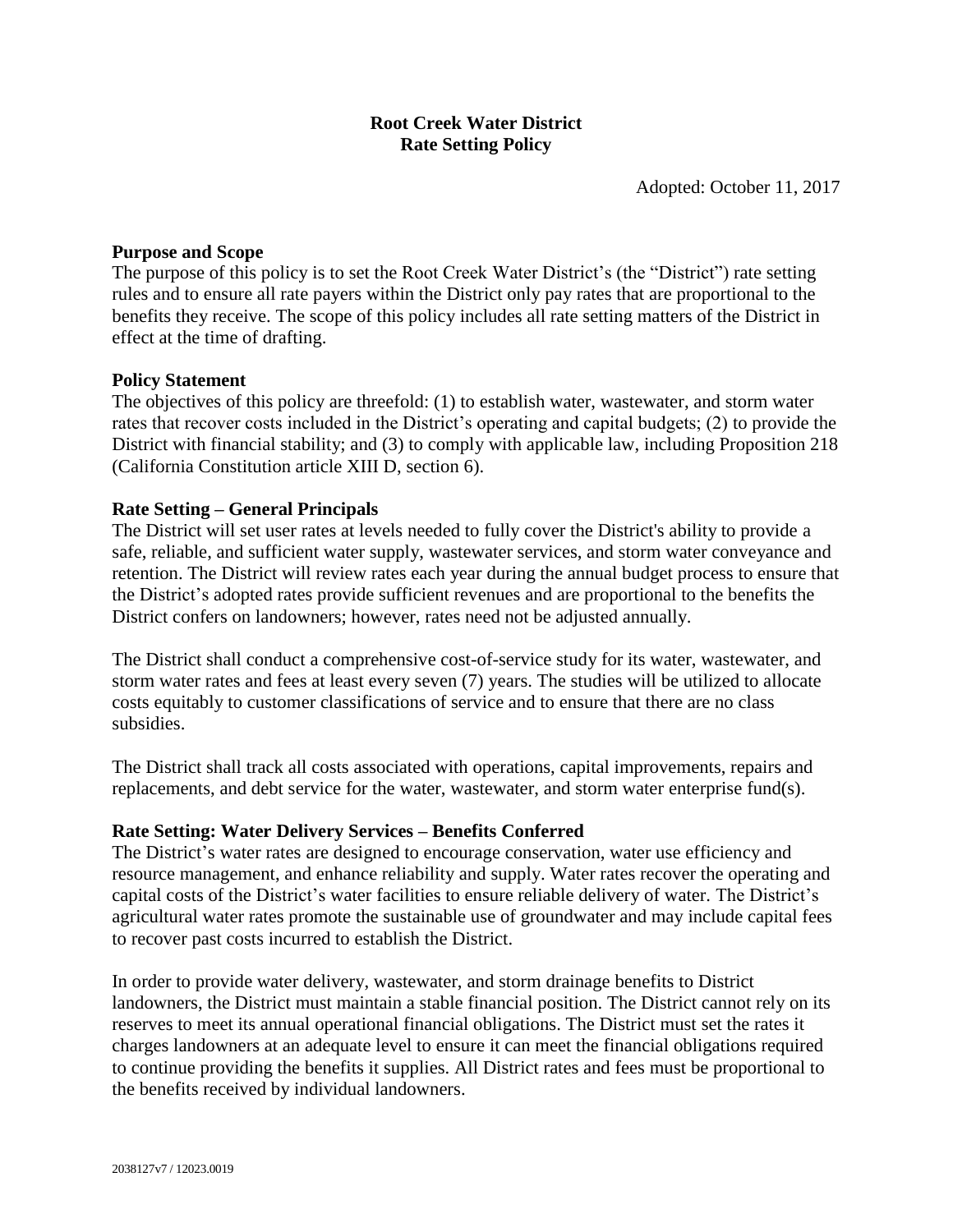# **Special Assessments/Charges/Fees**

The lands within the District receive benefits from the District's (i) direct delivery of surface water so that landowners in the District are not required to rely solely on groundwater, which benefits all parcels within the District indirectly by providing in-lieu recharge and water balancing to insure a sustainable groundwater supply; (ii) wastewater collection, conveyance, and disposal/recycling, and (iii) flood control, storm water diversion, collection, and related environmental benefits. Landowners also benefit from connecting to the District's water delivery, wastewater, and storm water systems/infrastructure.

The District collects revenue from landowners within the District through the following methods:

- 1. Special Assessments;
- 2. Agricultural Water Recharge Fees;
- 3. Agricultural Surface Water Charges;
- 4. Municipal Fixed Meter Charges;
- 5. Municipal Volumetric Water Charges;
- 6. Municipal Wastewater Charges; and,
- 7. Municipal Storm Drain Fees.

Each component of revenue is determined based on the benefits received by landowners within the District.

# Special Assessments

The District's special assessments are levied based on the special benefit conferred to parcels within the District. The assessments are collected from all types of parcels in the District, including both agricultural and developed (municipal) parcels. The funds collected by these assessments are used to fund the District administrative costs, including District management, clerical, legal, and groundwater monitoring and reporting expenses.

# Agricultural Water Recharge Fees & Surface Water Charges

The District supplies agricultural water users with imported surface water to reduce groundwater pumping to a sustainable level. The agricultural water charges are applied to costs related to the District's importation of surface water. Furthermore, to manage the groundwater basin within the District's jurisdiction, the District must encourage the use of imported surface water to reduce total groundwater demand. Therefore, all customers, even those that continue to use only groundwater, benefit from surface water supply that is managed to alleviate groundwater overdraft within the District.

# Municipal Fixed Meter Charges and Municipal Volumetric Water Charges

The District's municipal water rates are charged only to landowners connected to the municipal system and include two components: (i) a fixed monthly charge based on the size of the water meter, and (ii) volume rates charged based on metered water use. The volume rates apply to each